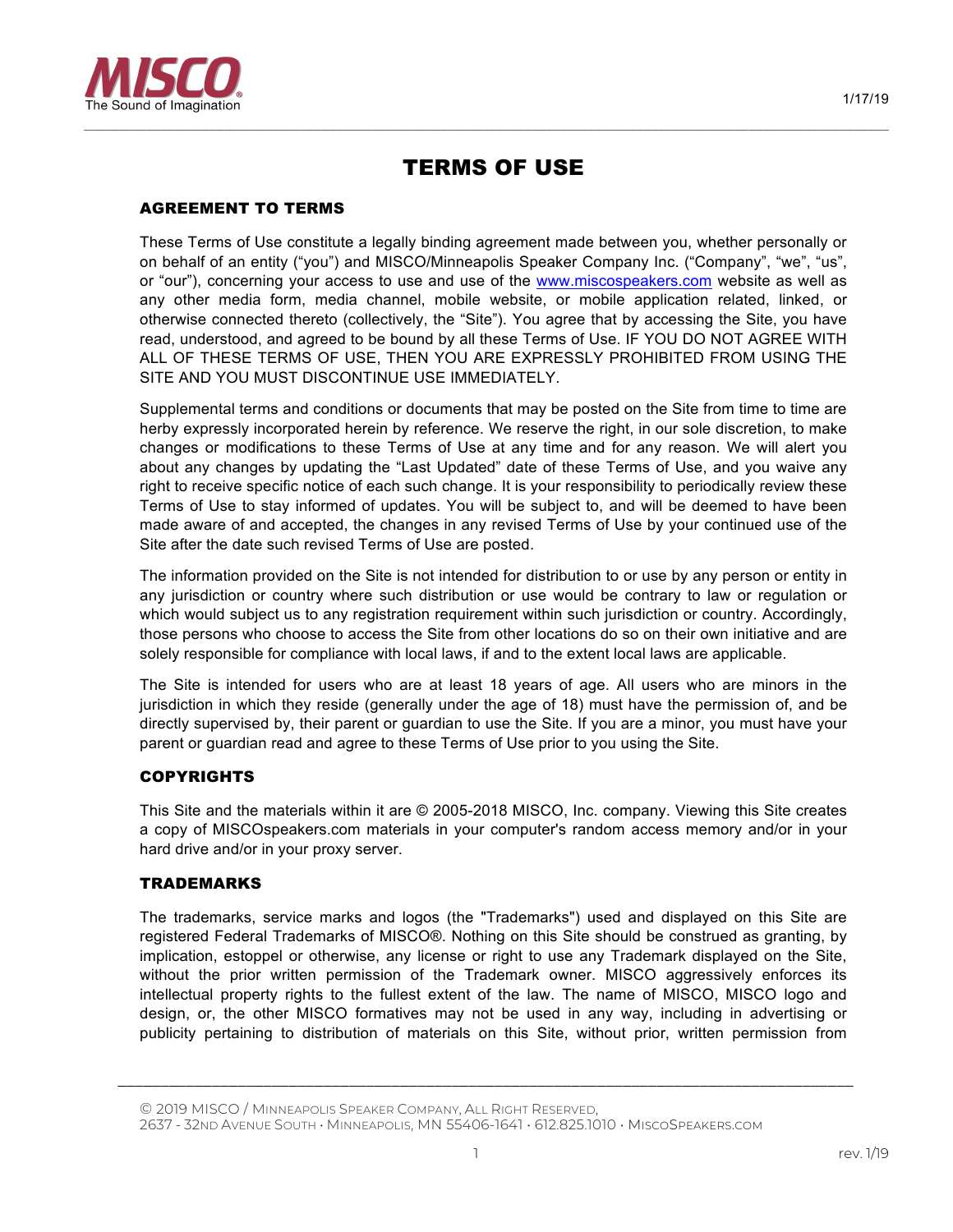MISCO. MISCO prohibits use of MISCO logo as part of a link to or from any site unless establishment of such a link is approved in advance by MISCO in writing.

# INTELLECTUAL PROPERTY RIGHTS

Unless otherwise indicated, the Site is our proprietary property and all source code, databases, functionality, software, website designs, audio, video, text, photographs, and graphics on the Site (collectively, the "Content") and the trademarks, service marks, and logos contained therein (the "Marks") are owned or controlled by us or licensed to us, and are protected by copyright and trademark laws and various other intellectual property rights and unfair competition laws of the United States, foreign jurisdictions, and international conventions. The Content and Marks are provided on the site "AS IS" for your information and personal use only. Except as expressly provided in these Terms of Use, no part of the Site and no Content or Marks may be copied, reproduced, aggregated, republished, uploaded, posted, publicly displayed, encoded, translated, transmitted, distributed, sold, licensed, or otherwise exploited for any commercial purpose whatsoever, without our express prior written permission.

Provided that you are eligible to use the Site, you are granted a limited license to access and use the Site and download or print a copy of any portion of the Content to which you have properly gained access solely for your personal, non-commercial use. If you violate these Terms of Use, our Privacy Policy, or any other policy we have in place, your limited license rights expire. We reserve all rights not expressly granted to you and to the Site, the Content, and the Marks.

### USER REPRESENTATIONS

By using the Site, you represent and warrant that: 1) all registration information you submit will be true, accurate, current, and complete; 2) you will maintain the accuracy of such information and promptly update such registration information as necessary; 3) you have the legal capacity and you agree to comply with these Terms of Use; 4) you are not under the age of 18; 5) you are not a minor in the jurisdiction in which you reside, or if a minor, you have received parental permission to use this Site; 6) you will not access the Site through automated or non-human means, whether through a bot, a script, or otherwise; 7) you will not use the Site for any illegal or unauthorized purpose; and 8) your use of the Site will not violate any applicable law or regulation.

If you provide any information that is untrue, inaccurate, not current, or incomplete, we have the right to suspend or terminate your account and refuse any and all current or future use of the Site (or any portion thereof).

### USER REGISTRATION

You may be required to register with the Site. You agree to keep your password confidential and will be responsible for all use of your account and password. We reserve the right to remove, reclaim, or change a username you select if we determine, in our sole discretion, that such username is inappropriate, obscene, or otherwise objectionable.

### PRODUCTS

We make every effort to display as accurately as possible the colors, features, specifications, and details of the products available on the Site. However, we do not guarantee that the colors, features, specifications, and details of the products will be accurate, complete, reliable, current, or free of other errors, and your electronic display may not accurately reflect the actual colors and details of the

*\_\_\_\_\_\_\_\_\_\_\_\_\_\_\_\_\_\_\_\_\_\_\_\_\_\_\_\_\_\_\_\_\_\_\_\_\_\_\_\_\_\_\_\_\_\_\_\_\_\_\_\_\_\_\_\_\_\_\_\_\_\_\_\_\_\_\_\_\_\_\_\_\_\_\_\_\_\_\_\_\_\_\_\_\_\_*

2637 - 32ND AVENUE SOUTH • MINNEAPOLIS, MN 55406-1641 • 612.825.1010 • MISCOSPEAKERS.COM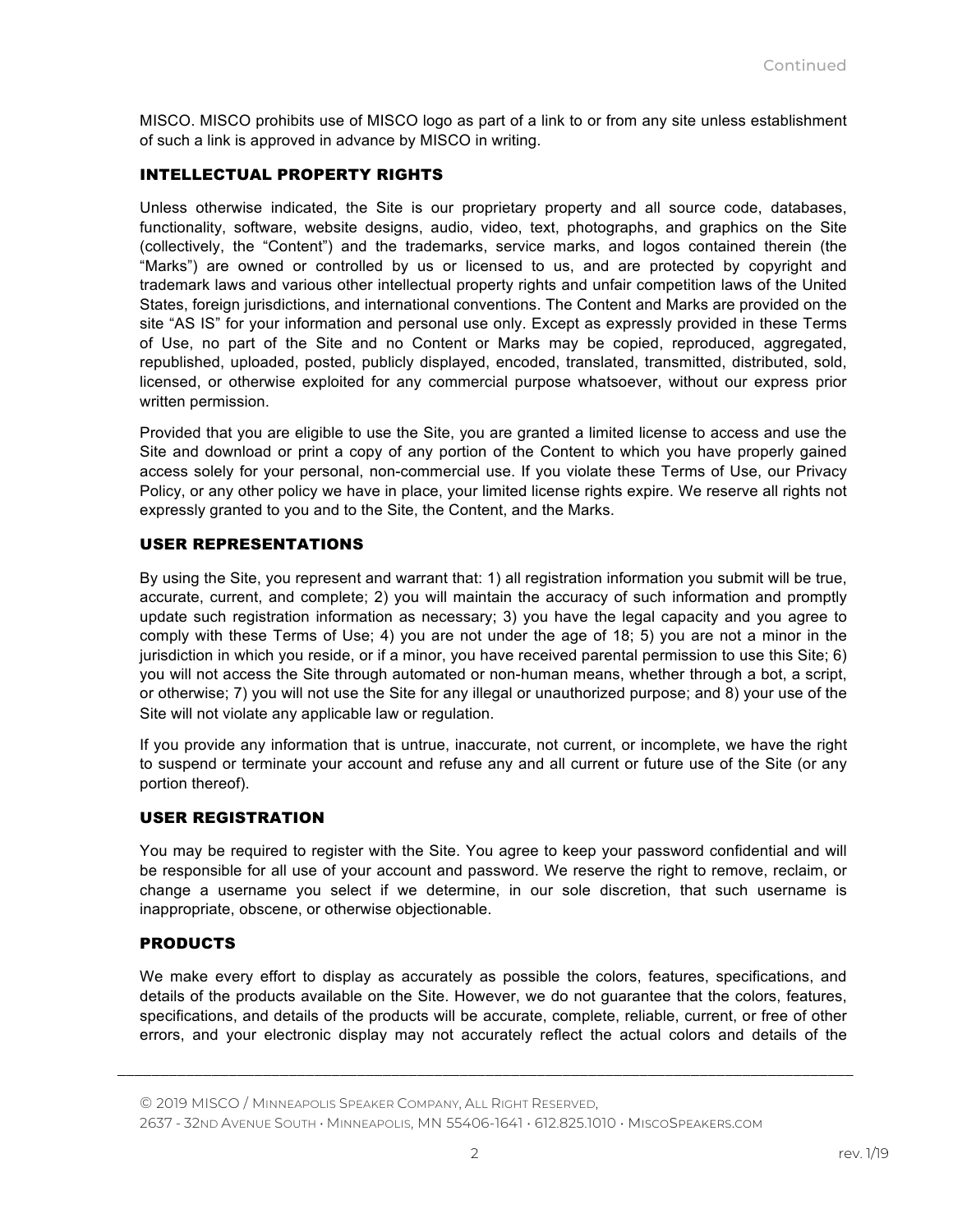products. All products are subject to availability, and we cannot guarantee that items will be in stock. We reserve the right to discontinue any products at any time for any reason. Prices for all products are subject to change.

# PURCHASES AND PAYMENT

We accept the following forms of payment:

- − Visa
- − MasterCard
- − American Express
- − Discover

You agree to provide current, complete, and accurate purchase and account information for all purchases made via the Site. You further agree to promptly update account and payment information, including email address, payment method, and payment card expiration date, so that we can complete your transactions and contact you as needed. Sales tax will be added to the price of the purchases as deemed required by us. We may change prices at any time. All payments shall be made in U.S. dollars.

You agree to pay all charges at the prices then in effect for your purchases and any applicable shipping fees, and you authorize us to charge your chosen payment provider for any such amounts upon placing your order. We reserve the right to correct any errors or mistakes in pricing, even if we have already requested or received payment.

We reserve the right to refuse any order placed through the Site. We may, in our sole discretion, limit or cancel quantities purchased per person, per household, or per order. These restrictions may include orders placed by or under the same customer account, the same payment method, and/or orders that use the same billing or shipping address. We reserve the right to limit or prohibit orders that, in our sole judgment, appear to be placed by dealers, resellers, or distributors.

### RETURN POLICY

Please review our Return Policy posted on the Site prior to making any purchases.

### PROHIBITED ACTIVITIES

You may not access or use the Site for any purpose other than that for which we make the Site available. The Site may not be used in connection with any commercial endeavors except those that are specifically endorsed or approved by us in writing.

As a user of the Site, you agree not to:

- 1. Systematically retrieve data or other content from the Site to create or compile, directly or indirectly, a collection, compilation, database, or directory without written permission from us.
- 2. Make any unauthorized use of the Site, including collecting usernames and/or email addressed of users by electronic or other means for the purposes of sending unsolicited email, or creating accounts by automated means or under false pretenses.
- 3. Use the Site to advertise or offer to sell goods and services.
- 4. Circumvent, disable, or otherwise interfere with security-related features of the Site, including features that prevent or restrict the use of copying any Content or enforce limitations on the use of the Site and/or the Content contained therein.

© 2019 MISCO / MINNEAPOLIS SPEAKER COMPANY, ALL RIGHT RESERVED,

2637 - 32ND AVENUE SOUTH • MINNEAPOLIS, MN 55406-1641 • 612.825.1010 • MISCOSPEAKERS.COM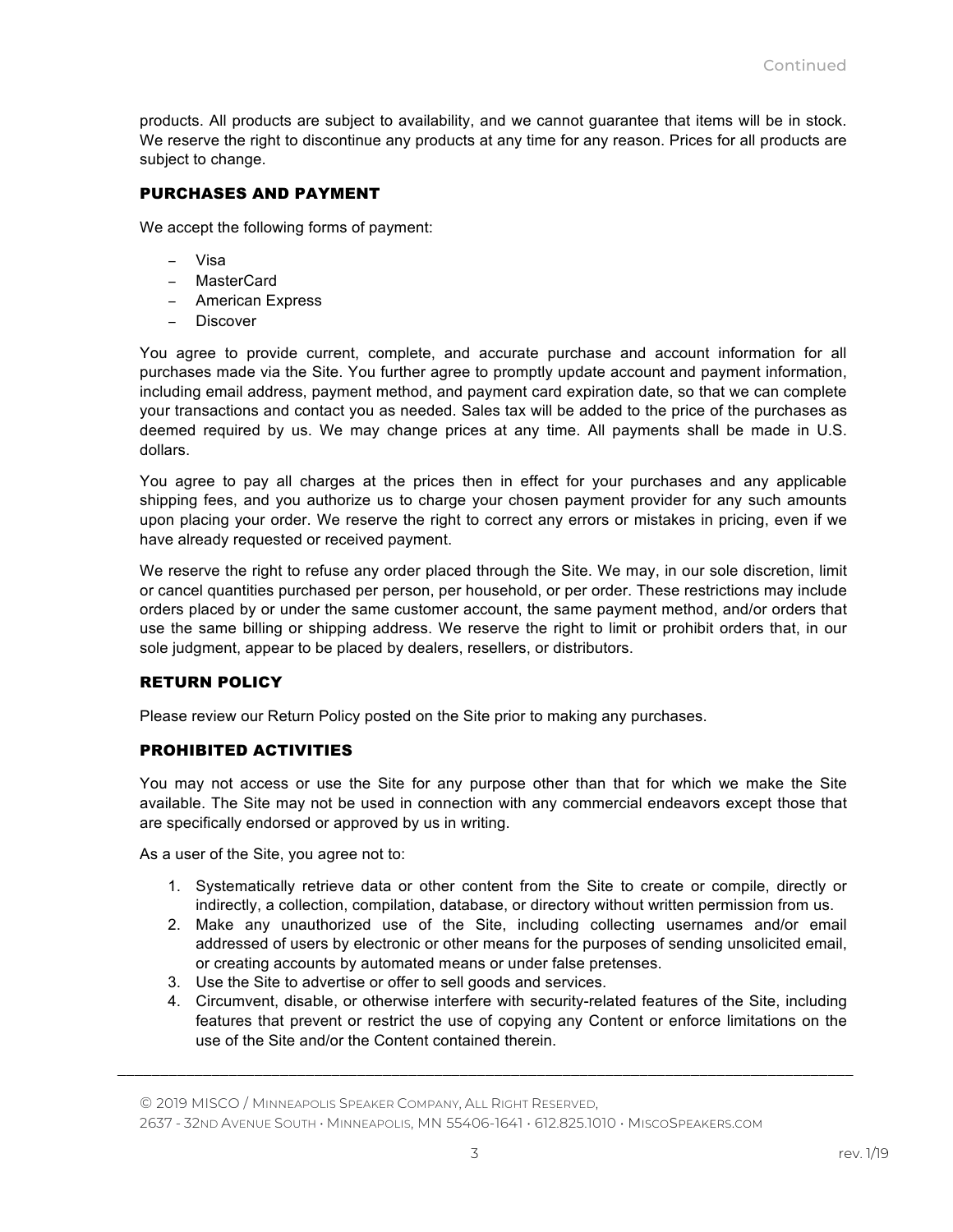- 5. Engage in unauthorized framing or linking to the Site.
- 6. Trick, defraud, or mislead us and other users, especially in an attempt to learn sensitive account information such as user passwords.
- 7. Make improper use of our support services or submit false reports of abuse or misconduct.
- 8. Engage in any automated use of the system, such as using scripts to send comments or messages, or using any data mining, robots, or similar data gathering and extraction tools.
- 9. Interfere with, disrupt, or create an undue burden on the Site or the networks or services connected to the Site.
- 10. Attempt to impersonate another user or person or use the username of another user.
- 11. Sell or otherwise transfer your profile.
- 12. Use any information obtained from the Site in order to harass, abuse, or harm another person.
- 13. Use the Site as a part of any effort to compete with us or otherwise use the Site and/or Content for any revenue-generating endeavor or commercial enterprise.
- 14. Decipher, decompile, disassemble, or reverse engineer any of the software comprising or in any way making up a part of the Site.
- 15. Attempt to bypass any measures of the Site designed to prevent or restrict access to the Site, or any portion of the Site.
- 16. Harass, annoy, intimidate, or threaten any of our employees or agents engaged in providing any portion of the Site to you.
- 17. Delete the copyright or other proprietary rights notice from any Content.
- 18. Copy or adapt the Site's software, including but not limited to Flash, PHP, HTML, JavaScript or other code.
- 19. Upload or transmit (or attempt to upload or transmit) viruses, Trojan horses, or other material, including excessive use of capital letters and spamming (continuous posting of repetitive text), that interferes with any party's uninterrupted use and enjoyment of the Site or modifies, impairs, disrupts, alters, or interferes with the use, features, functions, operation, or maintenance of the Site.
- 20. Upload or transmit (or attempt to upload or transmit) any material that acts as a passive or active information collection or transmission mechanism, including without limitation, clear graphics interchange formats (gifs), 1x1 pixels, web bugs, cookies, or other similar devices (sometimes referred to as "spyware" or "passive collection mechanisms" or "pcms").
- 21. Except as may be the result of standard search engine or internet browser usage, use launch, develop or distribute any automated system, including without limitation any spider, robot, cheat utility, scraper, or offline reader that accesses the Site, or using or launching any unauthorized scrip or other software.
- 22. Disparage, tarnish, or otherwise harm, in our opinion, us and/or the Site.
- 23. Use the Site in a manner inconsistent with any applicable laws or regulations.
- 24. Use a buying agent or purchasing agent to make purchases on the Site.

# USER GENERATED CONTRIBUTIONS

The Site may invite you to chat, contribute to, or participate in blogs, message boards, online forums, and other functionality and may provide you with the opportunity to create, submit, post, display, transmit, perform, publish, distribute, or broadcast content and materials to us or on the Site, including but not limited to text, writings, video, audio, photographs, graphics, comments, suggestions, or personal information or other material (collectively, "Contributions"). Contributions may be viewable by other users of the Site and the Marketplace Offerings and through third-party websites. As such, any Contributions you may transmit may be treated as non-confidential and non-proprietary. When you create or make available any Contributions, you thereby represent and warrant that: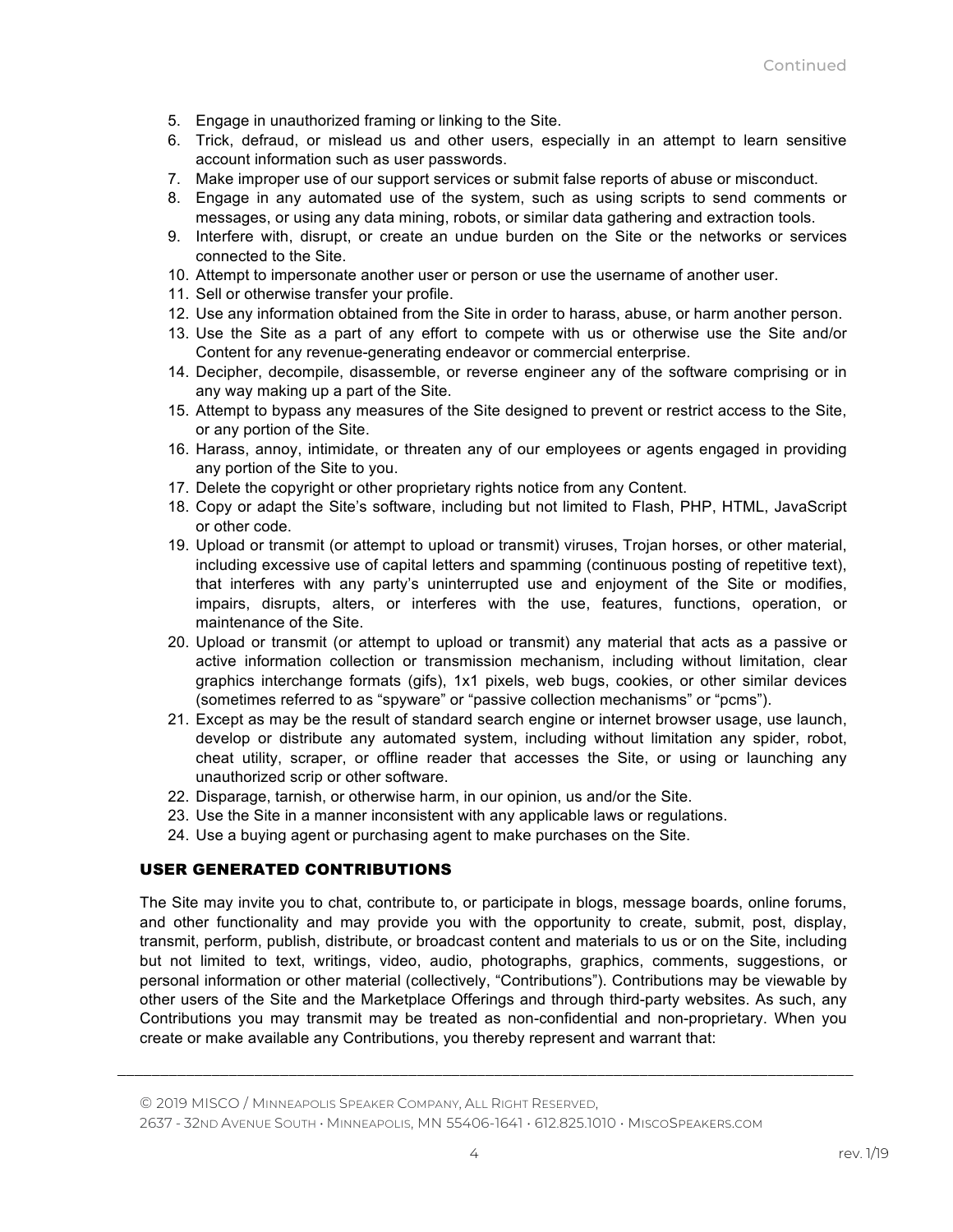- 1. The creation, distribution, transmission, public display, or performance, and the accessing, downloading, or copying of your Contributions do not and will not infringe the proprietary rights, including but limited to the copyright, patent, trademark, trade secret, or other rights of any third party.
- 2. You are the creator and owner of or have the necessary licenses, rights, consents, releases, and permissions to use and to authorize us, the Site, and other users of the Site, to use your Contributions in any manner contemplated by the Site and these Terms of Use.
- 3. You have the written consent, release, and/or permission of each and every identifiable individual person in your Contributions to use the name or likeness of each and every such identifiable individual person to enable inclusion and use of your Contributions in any manner contemplated by the Site and these Terms of Use.
- 4. Your Contributions are not false, inaccurate, or misleading.
- 5. Your Contributions are not unsolicited or unauthorized advertising, promotional materials, pyramid schemes, chain letters, spam, mass mailings, or other forms of solicitations.
- 6. Your Contributions are not obscene, lewd, lascivious, filthy, violent, harassing, defamatory or otherwise objectionable (as determined by us).
- 7. Your Contributions do not ridicule, mock, disparage, intimidate, or abuse anyone.
- 8. Your Contributions do not advocate the violent overthrow of any government or incite, encourage, or threaten physical harm against another.
- 9. Your Contributions do not violate any applicable law, regulation, or rule.
- 10. Your Contributions do not violate the privacy or publicity rights of any third party.
- 11. Your Contributions do not contain any material that solicits personal information from anyone under the age of 18 or exploits people under the age of 18 in a sexual or violent manner.
- 12. Your Contributions do not violate any federal or state law concerning child pornography, or otherwise intended to protect the health and well-being of minors.
- 13. Your Contributions do not include any offensive comments that are connected to race, national origin, gender, sexual preference, or physical handicap.
- 14. Your Contributions do not other violate, or link to material that violates, any provision of these Terms of Use, or any applicable law or regulation.

Any use of the Site or the Marketplace Offerings in violation of the foregoing violates these Terms of Use and may result in, among other things, termination or suspension of your rights to use the Site and Marketplace Offerings.

# CONTRIBUTION LICENSE

By posting your Contributions to any part of the Site, you automatically grant, and you represent and warrant that you have the right to grant, to us an unrestricted, unlimited, irrevocable, perpetual, nonexclusive, transferable, royalty-free, fully-paid, worldwide right, and license to host, use, copy, reproduce, disclose, sell, resell, publish, broadcast, retitle, archive, store, cache, publicly perform, publicly display, reformat, translate, transmit, excerpt (in whole or in part), and distribute such Contributions (including, without limitation, your image and voice) for any purpose, commercial, advertising, or otherwise, and to prepare derivative works of, or incorporate other works, such as Contributions, and grant and authorize sublicenses of the foregoing. The use and distribution may occur in any media formats and through any media channels.

This license will apply to any form, media, or technology now known or hereafter developed, and includes our use of your name, company name, and franchise name, as applicable, and any of the trademarks, service marks, trade names, logos, and personal and commercial images you provide.

*\_\_\_\_\_\_\_\_\_\_\_\_\_\_\_\_\_\_\_\_\_\_\_\_\_\_\_\_\_\_\_\_\_\_\_\_\_\_\_\_\_\_\_\_\_\_\_\_\_\_\_\_\_\_\_\_\_\_\_\_\_\_\_\_\_\_\_\_\_\_\_\_\_\_\_\_\_\_\_\_\_\_\_\_\_\_*

2637 - 32ND AVENUE SOUTH • MINNEAPOLIS, MN 55406-1641 • 612.825.1010 • MISCOSPEAKERS.COM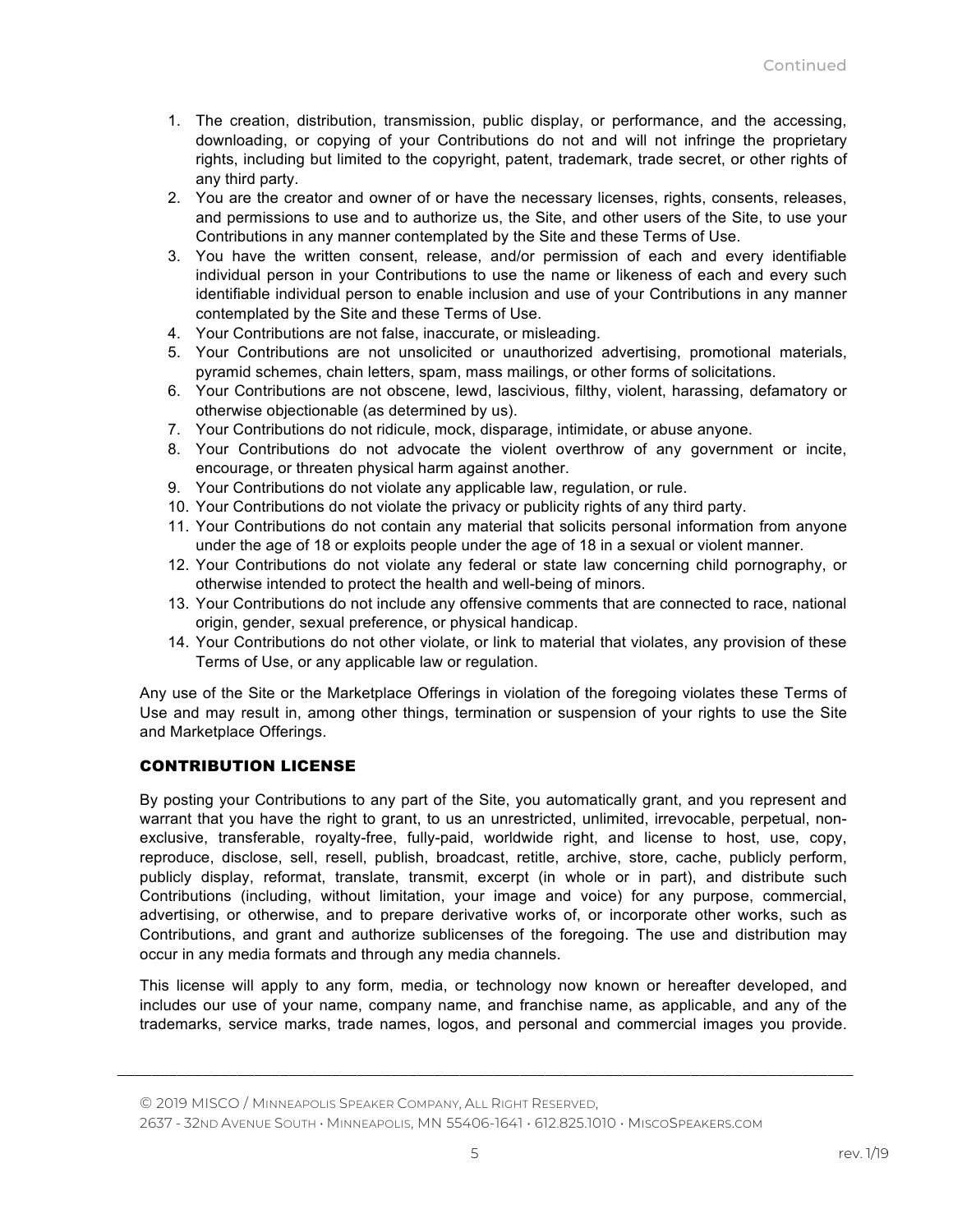You waive all rights in your Contributions, and you warrant that rights have not otherwise been asserted in your Contributions.

We do not assert any ownership over your Contributions. You retain full ownership of all of your Contributions and any intellectual property rights or other proprietary rights associated with your Contributions. We are not liable for any statements or representations in your Contributions provided by you in any area on the Site. You are solely responsible for your Contributions to the Site and you expressly agree to exonerate us from any and all responsibility and to refrain from any legal action against us regarding your Contributions.

We have the right, in our sole and absolute discretion, 1) to edit, redact, or otherwise change any Contributions; 2) to recategorize any Contributions to place them in more appropriate locations on the Site; and 3) to pre-screen or delete any Contributions at any time and for any reason, without notice. We have no obligation to monitor your Contributions.

### GUIDELINES FOR REVIEWS

We may provide you areas on the Site to leave reviews or ratings. When posting a review, you must comply with the following criteria: 1) you should have firsthand experience with the product being reviewed; 2) your reviews should not contain offensive profanity, or abusive racist, offensive, or hate language; 3) your reviews should not contain discriminatory references based on religion, race, gender, national origin, age, marital status, sexual orientation, disability, or any other protected category; 4) your reviews should not contain references to illegal activities; 5) you should not be affiliated with competitors if posting negative reviews; 6) you should not make any conclusions as to the legality of conduct; and 8) you may not organize a campaign encouraging others to post reviews, either positive or negative.

We may accept, reject, or remove reviews in our sole discretion. We have absolutely no obligation to screen reviews or to delete reviews, even if anyone considers reviews objectionable or inaccurate. Reviews are not endorsed by us and do not necessarily represent our opinions or the views of any of our affiliates or partners. We do not assume liability for any review or for any claims, liabilities, or losses resulting from any review. By posting a review, you hereby grant to us a perpetual, nonexclusive, worldwide, royalty-free, fully-paid, assignable, and sublicensable right and license to reproduce, modify, translate, transmit by any means, display, perform, and/or distribute all content relating to reviews.

### **SUBMISSIONS**

You acknowledge and agree that any questions, comments, suggestions, ideas, feedback, or other information regarding the Site or Marketplace Offerings ("Submissions") provided by you to us are nonconfidential and shall become our sole property. We shall own exclusive rights, including all intellectual property rights, and shall be entitled to the unrestricted use and dissemination of these Submissions for any lawful purpose, commercial or otherwise, without acknowledgement or compensation to you. You hereby waive all rights to any such Submissions. You agree that there shall be no recourse against us for any alleged or actual infringement or misappropriation of any proprietary right in your Submissions.

# ADVERTISERS

We allow advertisers to display their advertisements and other information in certain areas of the Site, such sidebar advertisements or banner advertisements. If you are an advertiser, you shall take full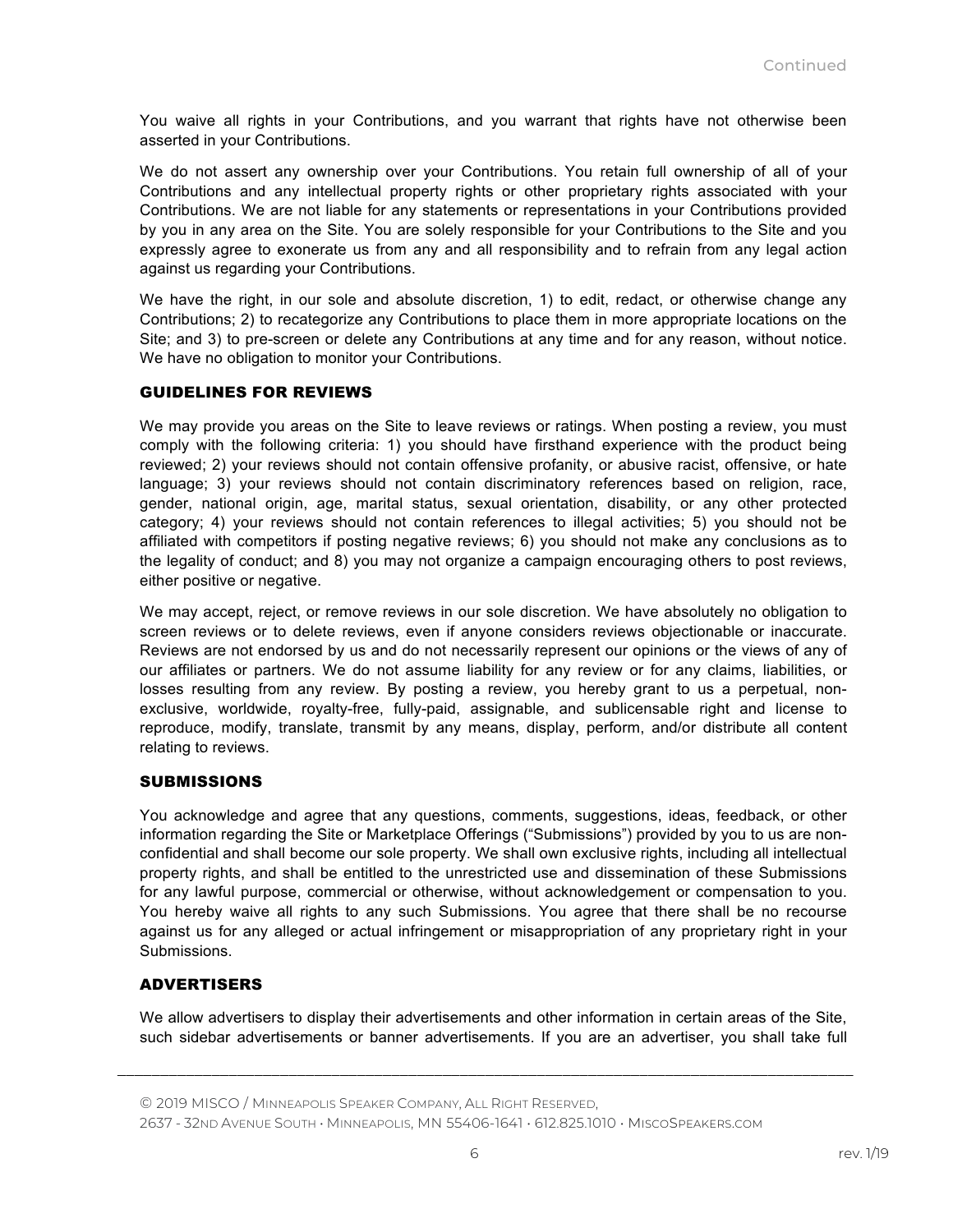responsibility for any advertisements you place on the Site and any services provided on the Site or products sold through those advertisements. Further, as an advertiser, you warrant and represent that you possess all rights and authority to place advertisements on the Site, including, but not limited to, intellectual property rights, publicity rights, and contractual rights. We simply provide the space to place such advertisements, and we have no other relationship with advertisers.

# SITE MANAGEMENT

We reserve the right, but not the obligation to: 1) monitor the Site for violations of these Terms of Use; 2) take appropriate legal action against anyone who, in our sole discretion, violates the law or these Terms of Use, including without limitation, reporting such user to law enforcement authorities; 3) in our sole discretion and without limitation, refuse, restrict access to, limit the availability of, or disable (to the extent technologically feasible) any of your Contributions or any portion thereof; 4) in our sole discretion and without limitation, notice, or liability, to remove from the Site or otherwise disable all files and content that are excessive in size or are in any way burdensome to our systems; and 5) otherwise manage the Site in a manner that is designed to protect our rights and property and to facilitate the proper functioning of the Site and Marketplace Offerings.

# PRIVACY POLICY

We care about data privacy and security. By using the Site or the Marketplace Offerings, you agree to be bound by our Privacy Policy posted on this site, which is incorporated into this Terms of Use. Please be advised that the Site and the Marketplace Offerings are hosted in the United States. If you access the Site or the Marketplace Offerings from the European Union, Asia, or any other region of the world with laws or other requirements governing personal data collection, use or disclosure that differ from applicable laws in the United States, then through your continued use of the Site, you are transferring your data to the United States and you expressly consent to having your data transferred to and processed in the United States. Further, we do not knowingly accept, request, or solicit information from children or knowingly market to children. Therefore, in accordance with the U.S. Children's Online Privacy Protection Act, if we receive actual knowledge that anyone under the age of 13 has provided personal information to us without the requisite and verifiable parental consent, we will delete that information from the site as quickly as is reasonably practical.

# COPYRIGHT INFRINGEMENTS

We respect the intellectual property rights of others. If you believe that any material available on or through the Site infringes on upon any copyright you own or control, please immediately notify us using the contact information provided below (a "Notification"). A copy of your Notification will be sent to the person who posted or stored the material addressed in the Notification. The notification should be signed, electronically or otherwise, by the person who lawfully holds the copyright or who has the authority to enforce that copyright. The notification should describe the copyrighted work and should provide a detailed description of where on this site the copyrighted work is located. The notification should contain a statement that the submitter possesses a good faith belief the use of the copyrighted work is not authorized, and the notification shall be submitted under oath, under penalty of perjury.

# TERM AND TERMINATION

These Terms of Use shall remain in full force and effect while you use the Site. WITHOUT LIMITING ANY OTHER PROVISION OF THESE TERMS OF USE, WE RESERVE THE RIGHT TO, IN OUR SOLE DISCRETION AND WITHOUT NOTICE OR LIABILITY, DENY ACCESS TO AND USE OF THE SITE AND THE MARKETPLACE OFFERINGS (INCLUDING BLOCKING CERTAIN IP ADDRESSES),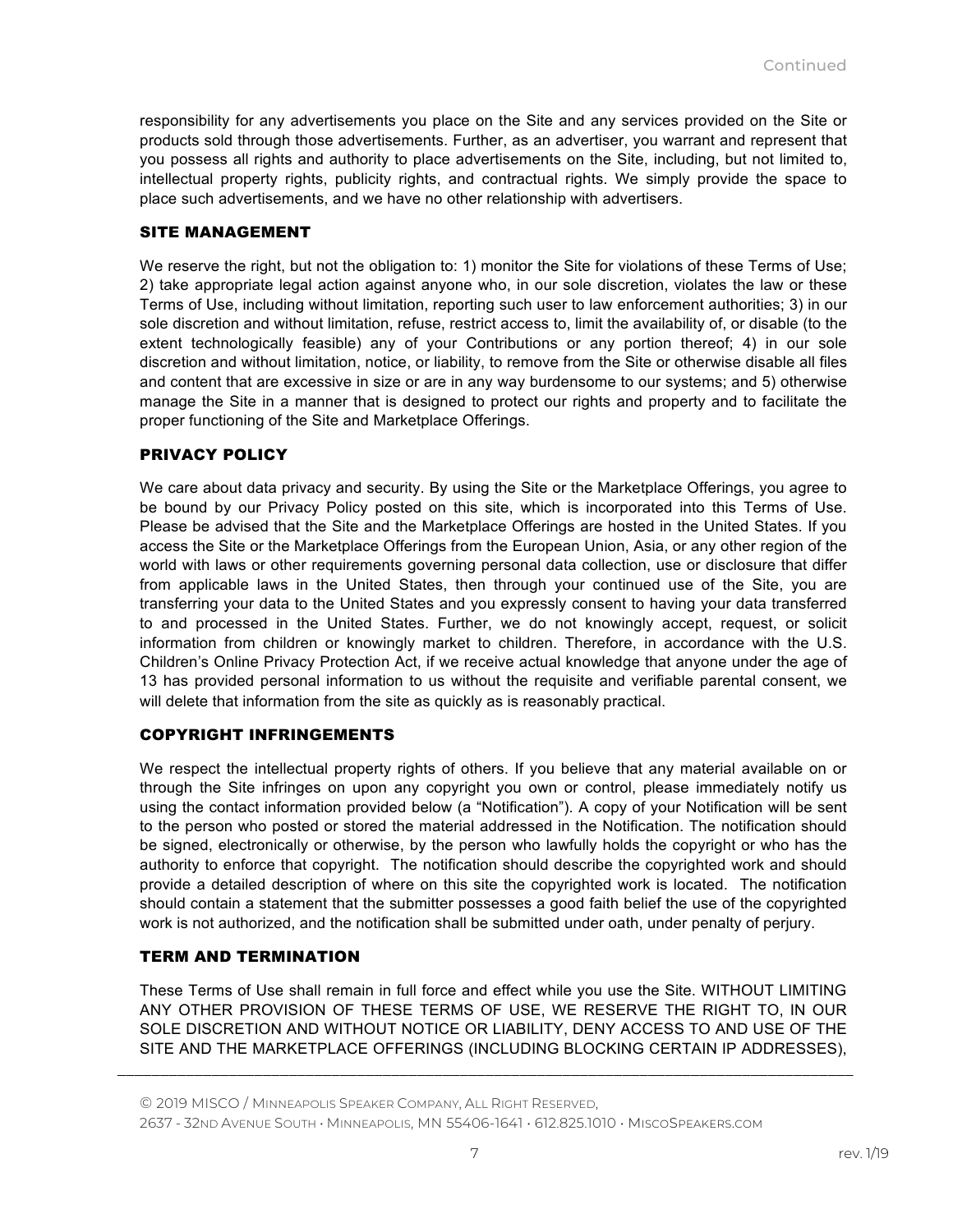TO ANY PERSON FOR ANY REASON OR FOR NO REASON, INCLUDING WIHTOUT LIMITATION FOR BREACH OF ANY REPRESENTATION, WARRANTY, OR COVENANT CONTAINED IN THESE TERMS OF USE OR OF ANY APPLICABLE LAW OR REGULATION. WE MAY TERMINATE YOUR USE OR PARTICIPATION IN THE SITE AND THE MARKETPLACE OFFERINGS OR DELETE YOUR ACCOUNT AND ANY CONTENT OR INFORMATION THAT YOU POSTED AT ANY TIME, WITHOUT WARNING, IN OUR SOLE DISCRETION.

If we terminate or suspend your account for any reason, you are prohibited from registering and creating a new account under your name, a fake or borrowed name, or the name of any third party, even if you may be acting on behalf of the third party. In addition to terminating or suspending your account, we reserve the right to take appropriate legal action, including without limitation pursuing civil, criminal, and injunctive redress.

# MODIFICATIONS AND INTERRUPTIONS

We reserve the right to change, modify, or remove the contents of the Site at any time or for any reason at our sole discretion without notice. However, we have no obligation to update any information on our Site. We also reserve the right to modify or discontinue all or part of the Marketplace Offerings without notice at any time. We will not be liable to you or any third party for any modification, price change, suspensions, or discontinuance of the Site or the Marketplace Offerings.

We cannot guarantee that the Site and the Marketplace Offerings will be available at all times. We may experience hardware, software, or other problems or need to perform maintenance related to the Site, resulting in interruptions, delays, or errors. We reserve the right to change, revise, update, suspend, discontinue, or otherwise modify the Site or the Marketplace Offerings at any time or for any reason without notice to you. You agree that we have no liability whatsoever for any loss, damage, or inconvenience caused by your inability to access or use the Site or the Marketplace Offerings during any downtime or discontinuance of the Site or the Marketplace Offerings. Nothing in these Terms of Use will be construed to obligate us to maintain and support the Site or the Marketplace Offerings or to supply any corrections, updates, or releases in connection therewith.

### GOVERNING LAW

These Terms of Use and your use of the Site and the Marketplace Offerings are governed by and construed in accordance with the laws of the State of Minnesota applicable to agreements made and to be entirely performed within the State of Minnesota, without regard to its conflict of law principles.

### **CORRECTIONS**

There may be information on the Site that contains typographical errors, inaccuracies, or omissions that may relate to the Marketplace Offerings, including descriptions, pricing, availability, and various other information. We reserve the right to correct any errors, inaccuracies, or omissions and to change or update the information on the Site at any time without prior notice.

### DISCLAIMER

THIS SITE IS PROVIDED ON AN AS-IS AND AS-AVAILABLE BASIS. YOU AGREE THAT YOUR USE OF THE SITE AND ITS SERVICES WILL BE AT YOUR SOLE RISK. TO THE FULLEST EXTENT PERMITTED BY LAW, WE DISCLAIM ALL WARRANTIES, EXPRESS OR IMPLIED, IN CONNECTION WITH THIS SITE AND YOUR USE THEREOF, INCLUDING, WITHOUT LIMITATION, THE IMPLIED WARRANTIES OF MERCHANTABILITY, FITNESS FOR A PARTICULAR PURPOSE,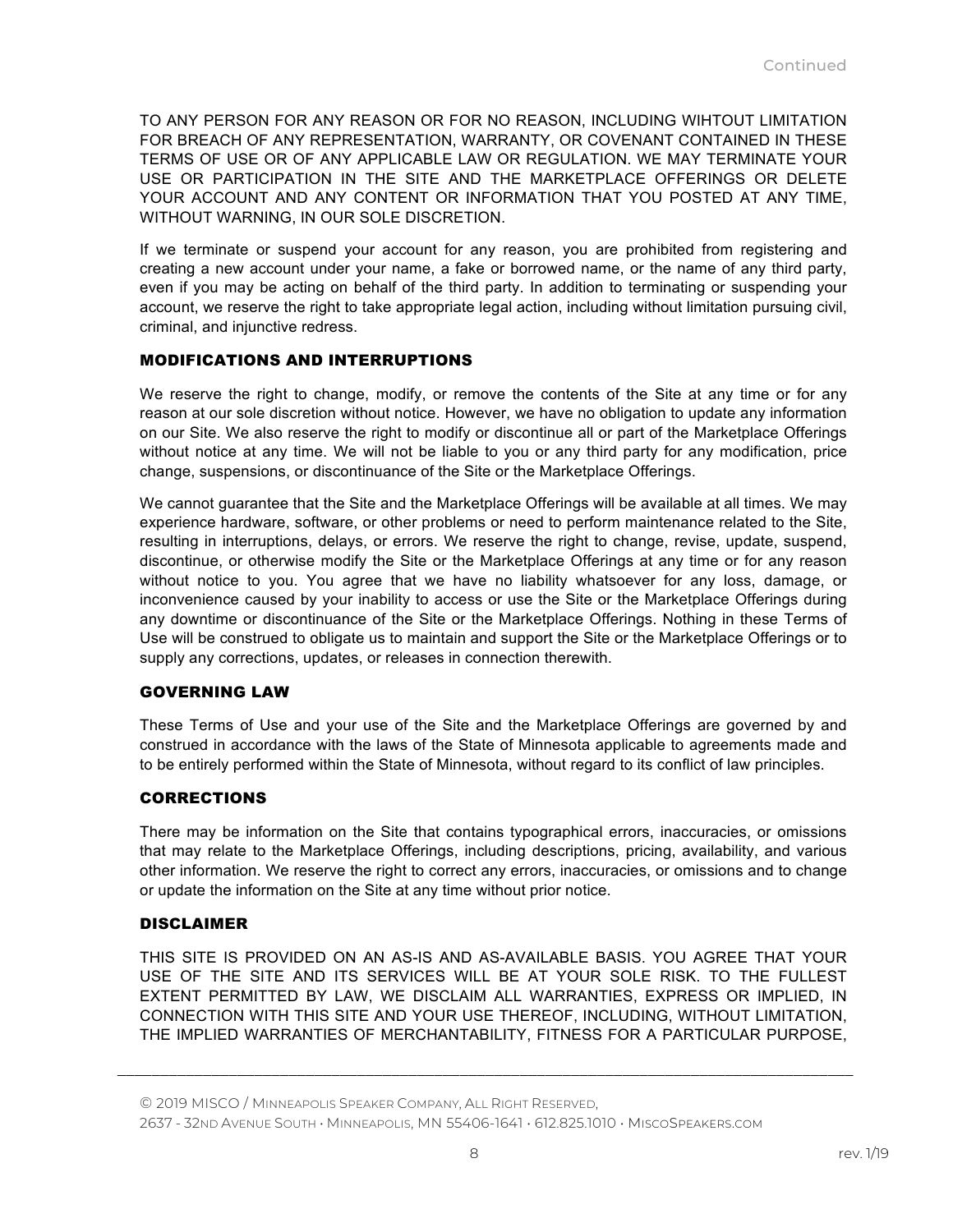AND NON-INFRINGEMENT. WE MAKE NO WARRANTIES OR REPRESENTATIONS ABOUT THE ACCURACY OR COMPLETENESS OF THE SITE'S CONTENT OR THE CONTENT OF ANY WEBSITES LINKED TO THIS SITE AND WE WILL ASSUME NO LIABILITY OR RESPONSIBILITY FOR ANY 1) ERRORS, MISTAKES, OR INACCURACIES, OF CONTENT AND MATERIALS; 2) PERSONAL INJURY OR PROPERTY DAMAGE, OF ANY NATURE WHATSOEVER, RESULTING FROM YOUR ACCESS TO AND USE OF THIS SITE; 3) ANY UNAUTHORIZED ACCESS TO OR USE OF OUR SECURE SERVERS AND/OR ANY AND ALL PERSONAL INFORMATION AND/OR FINANCIAL INFORMATION STORED THEREIN; 4) ANY INTERRUPTION OR CESSATION OF TRANSMISSION TO OR FROM THE SITE; 5) ANY BUGS, VIRUSES, TROJAN HORSES, OR THE LIKE WHICH MAY BE TRANSMITTED TO OR THROUGH THE SITE BY ANY THIRD PARTY, AND/OR 6) ANY ERRORS OR OMISSIONS IN ANY CONTENT AND MATERIALS OR FOR ANY LOSS OR DAMAGE OF ANY KIND INCURRED AS A RESULT OF THE USE OF ANY CONTENT POSTED, TRANSMITTED, OR OTHERWISE MADE AVAILABLE VIA THE SITE. WE DO NOT WARRANT, ENDORSE, GUARANTEE, OR ASSUME RESPONSIBILITY FOR ANY PRODUCT OR SERVICE ADVERTISED OR OFFERED BY A THIRD PARTY THROUGH THE SITE, ANY HYPERLINKED WEBSITE, OR ANY WEBSITE OR MOBILE APPLICATION FEATURED IN ANY BANNER OR OTHER ADVERTISING, AND WE WILL NOT BE A PARTY TO OR IN ANY WAY BE RESPONSIBLE FOR MONITORING ANY TRANSACTION BETWEEN YOU AND ANY THIRD-PARTY PROVIDERS OF PRODUCTS OR SERVICES. AS WITH THE PURCHASE OF A PRODUCT OR SERVICE THROUGH ANY MEDIUM OR IN ANY ENVIRONMENT, YOU SHOULD USE YOUR BEST JUDGEMENT AND EXERCISE CAUTION WHERE APPROPRIATE.

### LIMITATIONS OF LIABILITY

IN NO EVENT WILL WE OR OUR DIRECTORS, EMPLOYEES, OR AGENTS BE LIABLE TO YOU OR ANY THIRD PARTY FOR ANY DIRECT, INDIRECT, CONSEQUENTIAL, EXEMPLARY, INCIDENTAL, SPECIAL, OR PUNITIVE DAMAGES, INCLUDING LOST PROFIT, LOST REVENUE, LOSS OF DATA, OR OTHER DAMAGES ARISING FROM YOUR USE OF THIS SITE, EVEN IF WE HAVE BEEN ADVISED OF THE POSSIBILITY OF SUCH DAMAGES.

# INDEMINIFICATION

You agree to defend, indemnify, and hold us harmless, including our subsidiaries, affiliates, and all of our respective officers, agents, partners, and employees, from and against any loss, damage, liability, claim, or demand, including reasonable attorneys' fees and expenses, made by any third party due to or arising out of: 1) your Contributions; 2) use of the Site; 3) breach of these Terms of Use; 4) any breach of your representations and warranties set forth in these Terms of Use; 5) your violation of the rights of a third party, including but not limited to intellectual property rights; 6) any overt harmful act toward any other user of the Site with whom you connected via the Site. Notwithstanding the foregoing, we reserve the right, at your expense, to assume the exclusive defense and control of any matter for which you are required to indemnify us, and you agree to cooperate, at your expense, with our defense of such claims. We will use reasonable efforts to notify you of any such claim, action, or proceeding which is subject to indemnification upon becoming aware of it.

# USER DATA

We will maintain certain data that you transmit to the Site for the purpose of managing the performance of the Site, as well as data relating to your use of the Site. Although we perform regular routing backups of data, you are solely responsible for all data that you transmit or that relates to any activity you have undertaken using the Site. You agree that we shall have no liability to you for any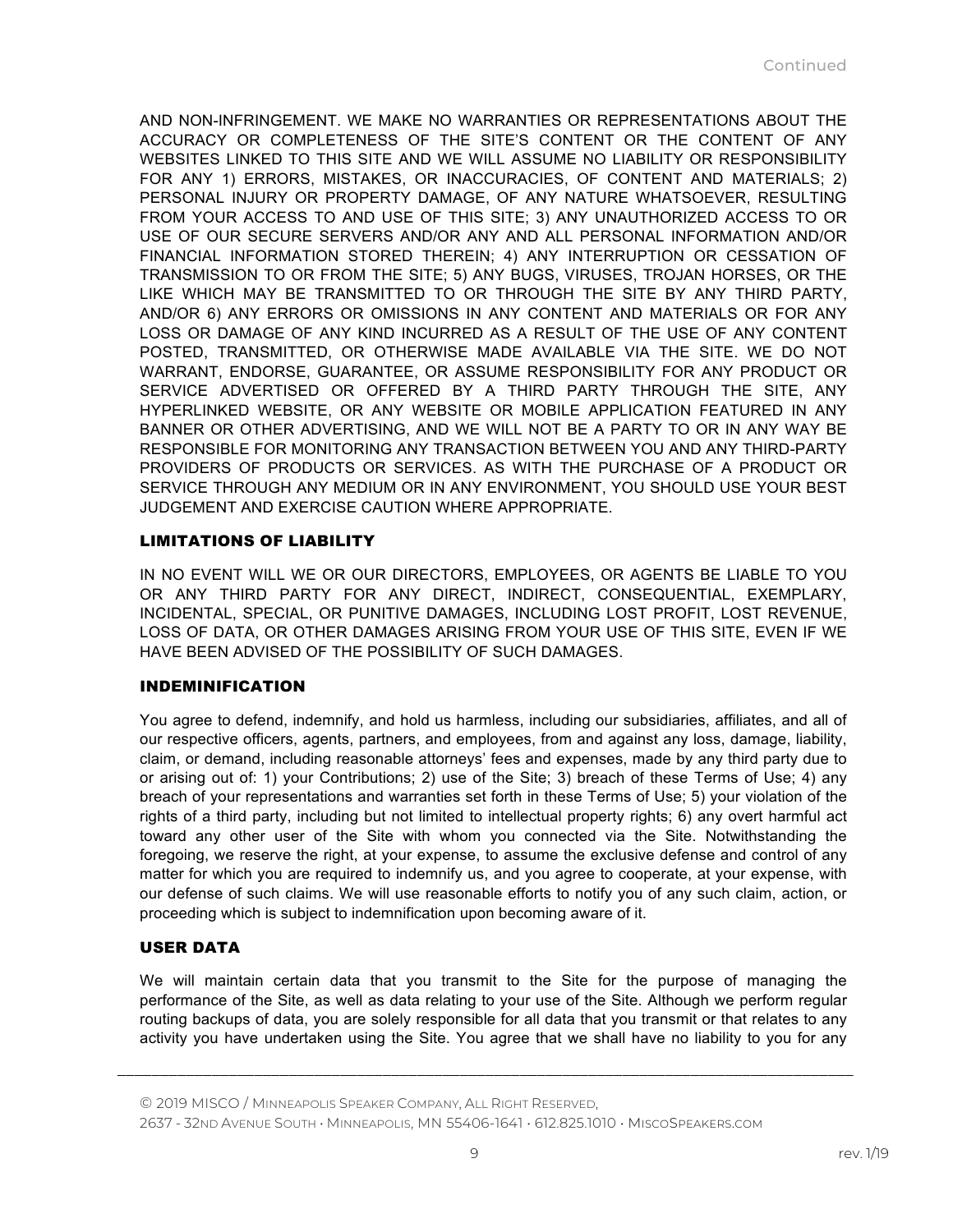loss or corruption of any such data, and you hereby waive any right of action against us arising from any such loss or corruption of such data.

# ELECTRONIC COMMUNICTIONS, TRANSACTIONS, AND SIGNATURES

Visiting the Site, sending us emails, and completing online forms constitute electronic communications. You consent to receive electronic communications, and you agree that all agreements, notices, disclosures, and other communications we provide to you electronically, via email and on the Site, satisfy any legal requirement that such communication be in writing. You hereby agree to the use of electronic signatures, contracts, orders, and other records and to electronic delivery of notices, policies, and records of transactions initiated or completed by us or via the Site. You hereby waive any rights or requirements under any statutes, regulations, rules, ordinances, or other laws in any jurisdiction which require an original signature or delivery or retention of non-electronic records, or to payments for the granting of credits by any means other than electronic means.

### CALIFORNIA USERS AND RESIDENTS

If any complaint with us is not satisfactorily resolved, you can contact the Complaint Assistance Unit of the Division of Consumer Services of the California Department of Consumer Affairs in writing at 1625 North Market Blvd., Suite N 112, Sacramento, CA 95834 or by telephone at 800-952-5210.

### **MISCELLANEOUS**

These Terms of Use and any policies or operating rules posted by us on the Site or in respect to the Site constitute the entire agreement and understanding between you and us. Our failure to exercise or enforce any right or provision of these Terms of Use shall not operate as a waiver of such right or provision. These Terms of Use operate to the fullest extent permissible by law. We may assign any or all of our rights and obligations to others at any time. We shall not be responsible or liable for any loss, damage, delay, or failure to act caused by any cause beyond our reasonable control. If any provision or part of a provision of these Terms of Use is determined to be unlawful, void, or unenforceable, that provision or part of the provision is deemed severable from these Terms of Use and does not affect the validity and enforceability of any remaining provisions. There is no join venture, partnership, employment, or agency relationship created between you and us as a result of these Terms of Use or use of the Site. You agree that these Terms of Use will not be construed against us by virtue of having drafted them. You hereby waive any and all defenses you may have based on the electronic form of these Terms of Use and the lack of signing by the parties hereto execute these Terms of Use.

### CONTACT US

In order to resolve a complaint regarding the Site or to receive further information regarding use of the Site, please contact us at:

MISCO/MINNEAPOLIS SPEAKER COMPANY INC. 2637 32<sup>ND</sup> AVENUE SOUTH MINNEAPOLIS, MN 55406-1641 UNITED STATES

Phone: 800-276-9955 Fax: 612-825-7010 Email: customerservice@miscospeakers.com

© 2019 MISCO / MINNEAPOLIS SPEAKER COMPANY, ALL RIGHT RESERVED, 2637 - 32ND AVENUE SOUTH • MINNEAPOLIS, MN 55406-1641 • 612.825.1010 • MISCOSPEAKERS.COM